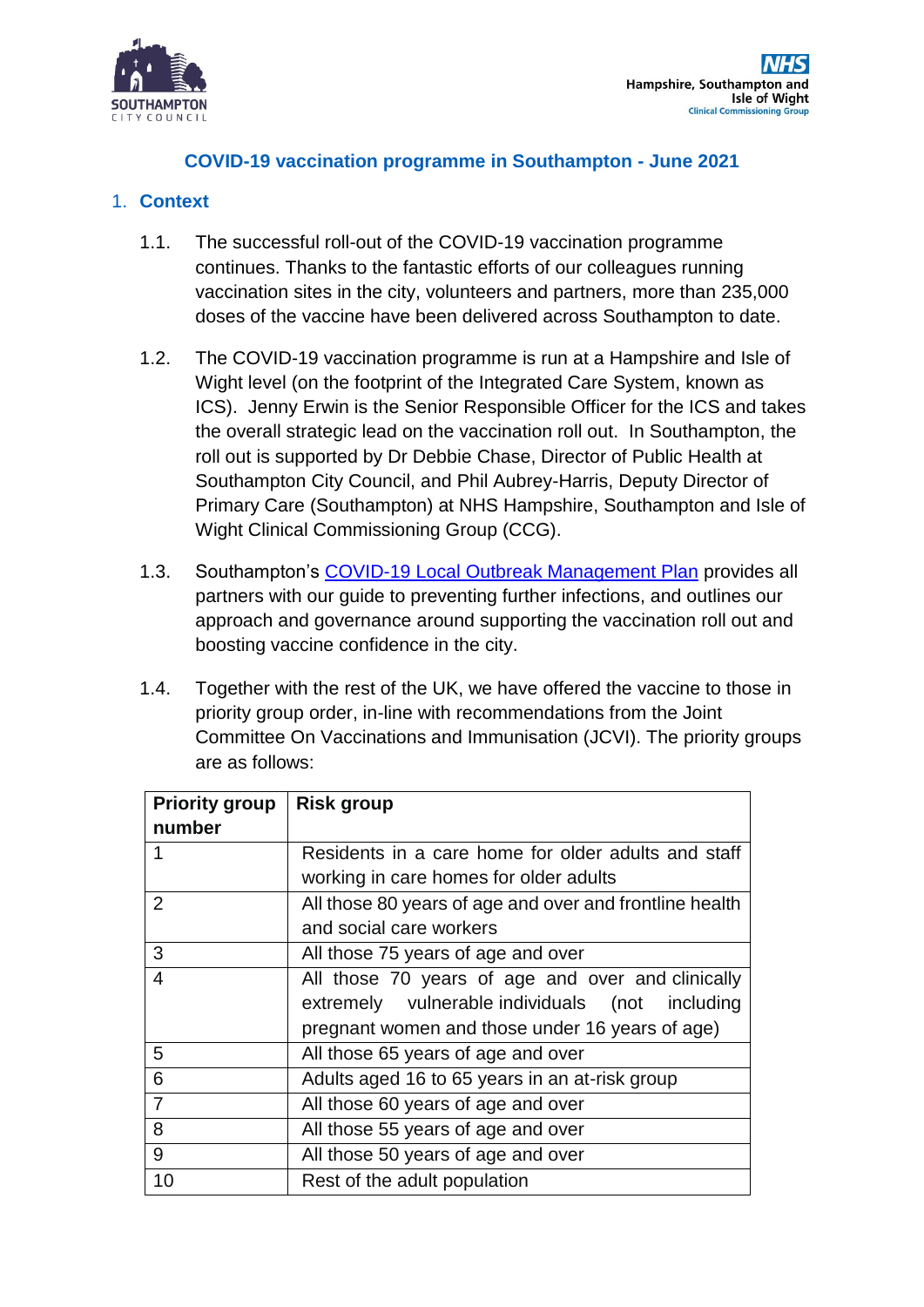

- 1.5. At least 83% of people in Southampton aged 40 and over have received their first dose of the vaccine. We remain on track to meet the national target of offering all adults a first dose by the end of July.
- 1.6. Latest weekly statistics on COVID-19 vaccinations delivered are published by NHS England and NHS Improvement on their website. Local data is analysed by our Public Health team.
- 1.7. People aged 18 and over are now being invited to make an appointment to receive a vaccine via the national booking service and we continue to strongly encourage everyone who receives an invitation to receive a COVID-19 vaccine, whether it is for a first or second dose, to take up the offer as soon as possible.
- 1.8. This paper provides an update on the success of the programme to date in the city.

# 2. **Programme delivery across Hampshire and Isle of Wight**

- 2.1. Following recommendations of JCVI, the core aim of the programme is to reduce cases of serious COVID-19 infection and COVID-19 related deaths. As such, the priority groups for vaccination have been those aged over 50, front line staff, people aged 16 to 64 with an underlying clinical risk and their carers, because they represent 99% of COVID-19 mortality to date.
- 2.2. This core aim is being achieved locally, with the vaccine protecting people most at risk of dying from COVID and preventing hospital admissions. The table below outlines the success across Hampshire and Isle of Wight against this aim:

| <b>Priority group</b> | Impact of vaccine            | <b>Impact across HIOW</b> |
|-----------------------|------------------------------|---------------------------|
| <b>Older Peoples</b>  | One life saved for every 20  | 500 lives saved           |
| Care homes            | people vaccinated            |                           |
|                       |                              |                           |
| People aged           | One life saved for every 160 | 680 lives saved           |
| $80+$                 | people vaccinated            |                           |
| People aged 75        | One life saved for every 350 | 221 lives saved           |
| to 79                 | people vaccinated            |                           |
| People aged 70        | One life saved for every 600 | 166 lives saved           |
| to 74                 | people vaccinated            |                           |
| People aged 65        | One life saved for every     | 65 lives saved            |
| to 69                 | 1,000 people vaccinated      |                           |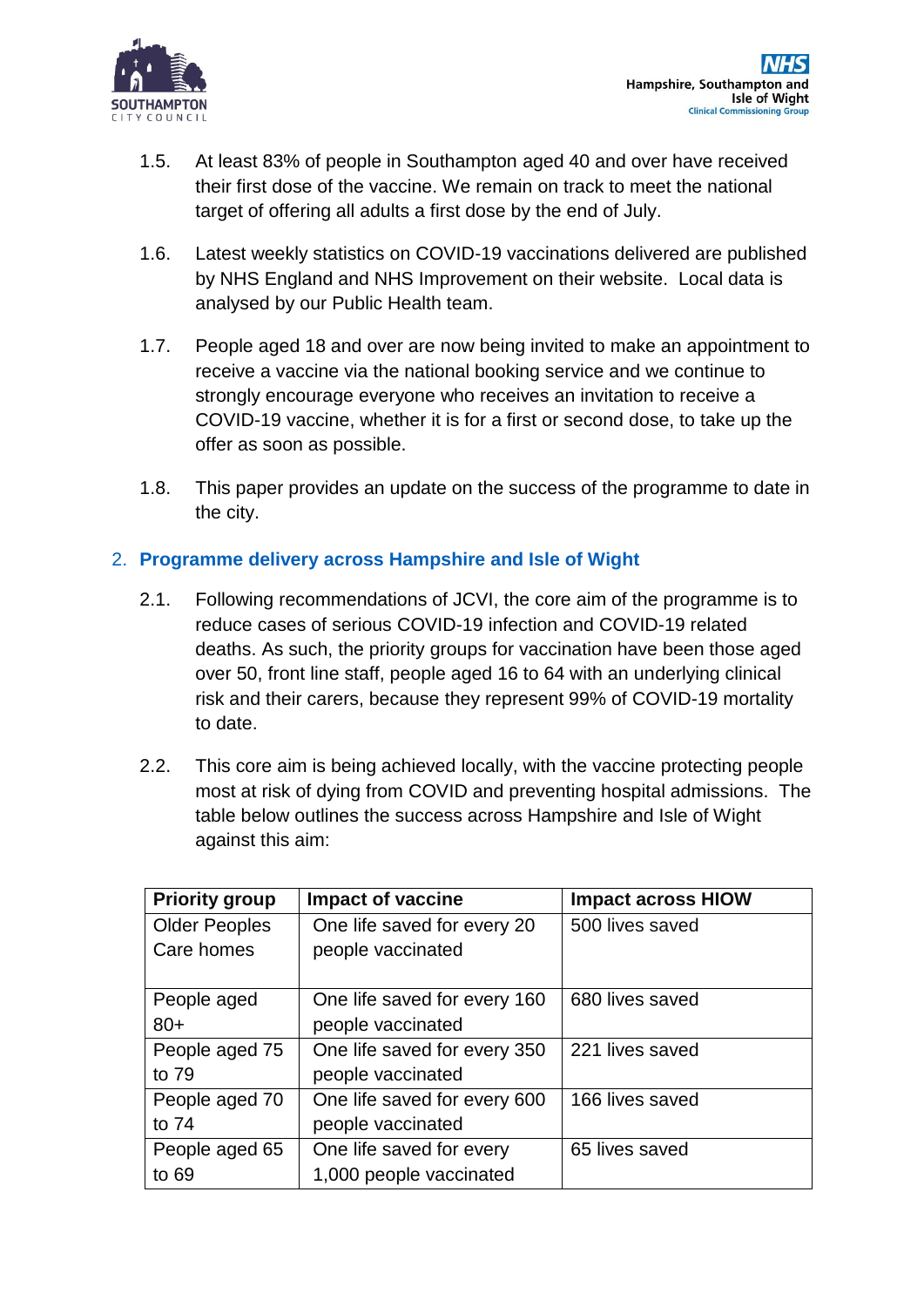

Hampshire, Southampton and Isle of Wight **Clinical Commissioning Group** 

- 2.3. In addition to lives saved, evidence suggests that the vaccination programme has reduced hospital admissions, reduced long term effects of COVID-19, and reduced transmission.
- 2.4. The principles of our approach locally have been as follows:
	- **Leadership and Decision-Making**: Our programme will be flexible, engaging, responsive and reactive as needed based on available evidence and intelligence, being data led at all times.
	- **Empowerment at the Operational Level**: Our local teams, Clinical and Operational staff must be given the time and space to deliver responsively in their local place. We will support them with an overarching programme framework and central team to solve problems, foster local innovations, share learning and meet our common aims and objectives.
	- **Equity in approach**: We will be inclusive and tackle inequalities by addressing individual concerns, particular circumstances such as medical condition, age or ethnic background. We will work with local authorities and Directors of Public Health to ensure we have all the data we need to understand the uptake and tailor efforts locally.
	- **Joint working with our Local Resilience Forum partners and our Frimley ICS colleagues**: We will embed our programme within the HIOW LRF to ensure we are working closely together, making the best use of resources and utilising all offers of support whilst fully supporting the needs of all partners within the HIOW community. We will ensure our joint working arrangements with our Frimley health partners are embedded in our plans.

| <b>Method</b> | <b>Detail</b>              | <b>Sites in Southampton</b>                       |
|---------------|----------------------------|---------------------------------------------------|
| Hospital hubs | Focusing on NHS and social | <b>University Hospital</b>                        |
|               | care staff                 | <b>Southampton NHS</b>                            |
|               |                            | <b>Foundation Trust</b>                           |
|               |                            | NHS offices in Oakley                             |
|               |                            | Road, Millbrook                                   |
| Local vaccine | Provided by GPs working    | Adelaide Health Centre,                           |
| services      | together as Primary Care   | <b>Millbrook</b>                                  |
|               | Networks (PCNs)            | <b>Royal South Hants</b><br>Hospital, city centre |

2.5. The vaccination programme has been delivered across Hampshire and Isle of Wight using a range of methods. These have been: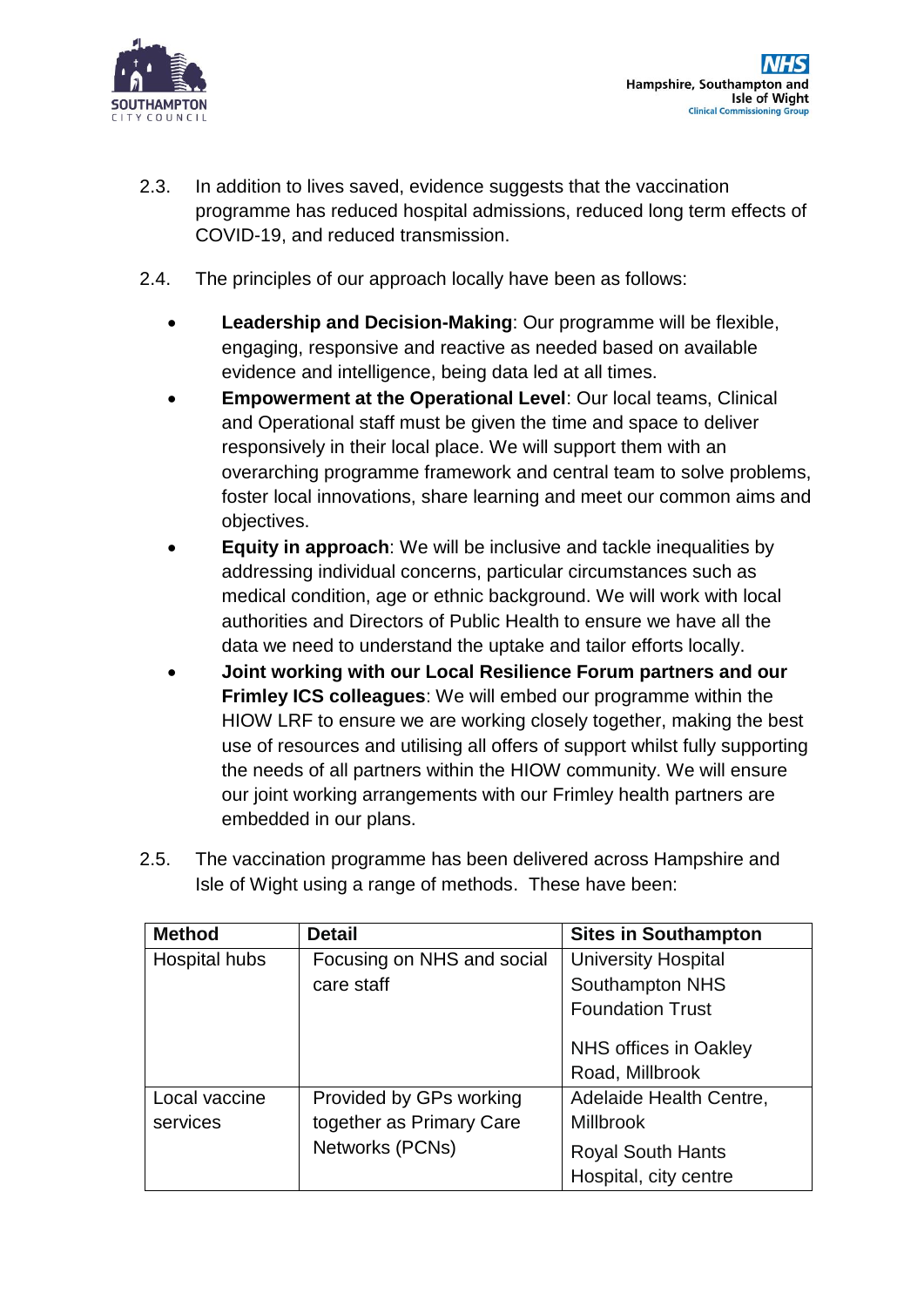

|                 |                                  | Ladies Walk Surgery,<br><b>Thornhill Park</b> |
|-----------------|----------------------------------|-----------------------------------------------|
|                 |                                  | Chessel Avenue Surgery,<br><b>Bitterne</b>    |
|                 |                                  | St Peters Surgery,<br>Woolston                |
|                 |                                  | University Health Centre,<br>Highfield        |
| Large           | Large sites based within         | NHS offices, Oakley Road,                     |
| vaccination     | local communities and            | Millbrook. This service is                    |
| centres         | convenient for transport         | provided by Solent NHS                        |
|                 | networks                         | Trust.                                        |
| Local           | Some local pharmacies are        | Boots Pharmacy, West                          |
| pharmacies      | offering vaccinations on an      | Quay Retail Park,                             |
|                 | appointment to those invited     | Southampton                                   |
|                 |                                  | There are also other                          |
|                 |                                  | pharmacy locations close to                   |
|                 |                                  | Southampton, such as in                       |
|                 |                                  | Eastleigh and Totton.                         |
| Roving model /  | <b>PCNs and Solent NHS Trust</b> | <b>Numerous locations across</b>              |
| outreach / pop- | have supported a number of       | Southampton. See section                      |
| up clinics      | roving and outreach              | 5.                                            |
|                 | vaccination clinics, such as     |                                               |
|                 | within care homes and            |                                               |
|                 | housebound settings, and         |                                               |
|                 | targeting specific               |                                               |
|                 | populations, such as ethnic      |                                               |
|                 | minority groups and people       |                                               |
|                 | who are homeless.                |                                               |

- 2.6. In order to support the delivery of the vaccination programme, we have:
	- Expanded vaccination workforce to support delivery, deploying additional staff and volunteers.
	- Successfully flexed the delivery model to accommodate constantly changing supply of vaccine, JCVI guidance and national deployment strategies.
	- A very successful partnership approach across the NHS and with partners including local authorities, police, fire service, social care, third sector, intelligence units, local community leaders, communication teams and many more.
	- A high level of engagement from PCNs.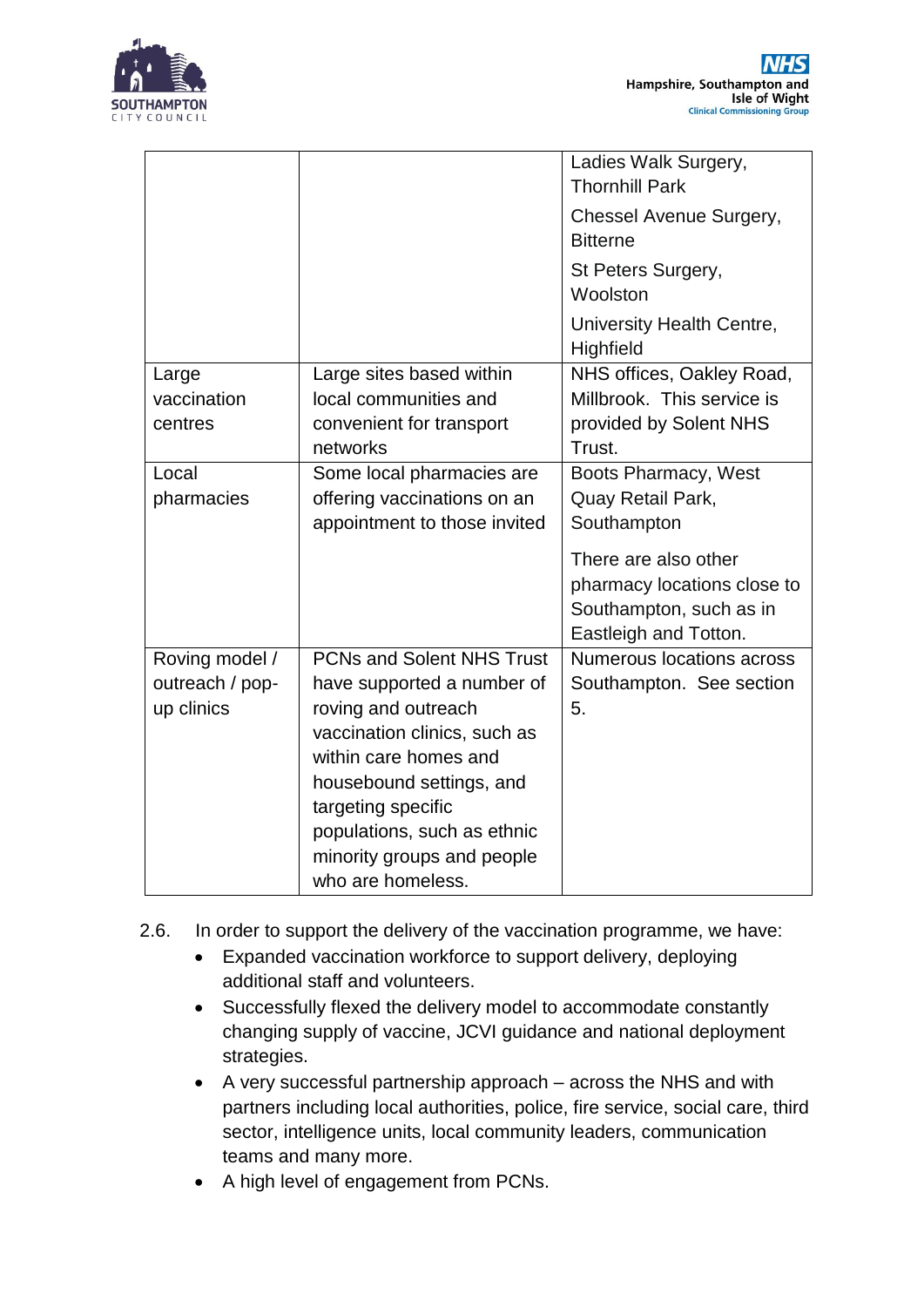

- Established four large vaccination centres at pace across Hampshire and Isle of Wight, with Oakley Road in Millbrook being the first site to go live in the ICS thanks to the work of Solent NHS Trust.
- Full coverage of all our care homes, residential care and supported living (older people, learning disability and mental health).
- Ensured a strong communications and engagement strategy has been in place, working with national and local partners.
- 2.7. Our partnership approach across the NHS and partners including local authorities, Hampshire Constabulary, Hampshire Fire and Rescue Service, social care, third sector, intelligence units, community leaders and more continues to be successful. We are extremely grateful to our colleagues, volunteers and partners who are supporting delivery of the programme in our communities. The continued success of the programme locally is testament to their incredible ongoing efforts, which are saving lives.
- 2.8. The heart of the local vaccination programme is its workforce. At the start of the programme, we promoted a local campaign to attract staff into the service. Our lead employer is University Hospital Southampton NHS Foundation Trust via their temporary staffing provider NHS Professionals. This was put in place in compliance with the national plan to recruit staff into the vaccination programme across England. The close working and partnership relationships within the system, and at regional and national level with a range of partners should be celebrated.
- 2.9. Through our varied attraction campaigns (local and system-wide), across Hampshire and Isle of Wight we have successful recruited 1,374 paid workers and have received very strong support from voluntary sector to support our local sites. In Southampton, we have been grateful to receive the support of a number of organisations, and the coordination from SO:Linked (provided by Southampton Voluntary Services).
- 2.10. The largest gap in workforce remains registered practitioners, where recruitment remains open.

### 3. **The vaccination process for our population**

3.1. When it is the right time people will be contacted to make their appointments. For most people they will receive a letter either from their GP or the national booking system; this will include all the information they need, including their NHS number. Some services are currently also phoning and texting patients to invite them in.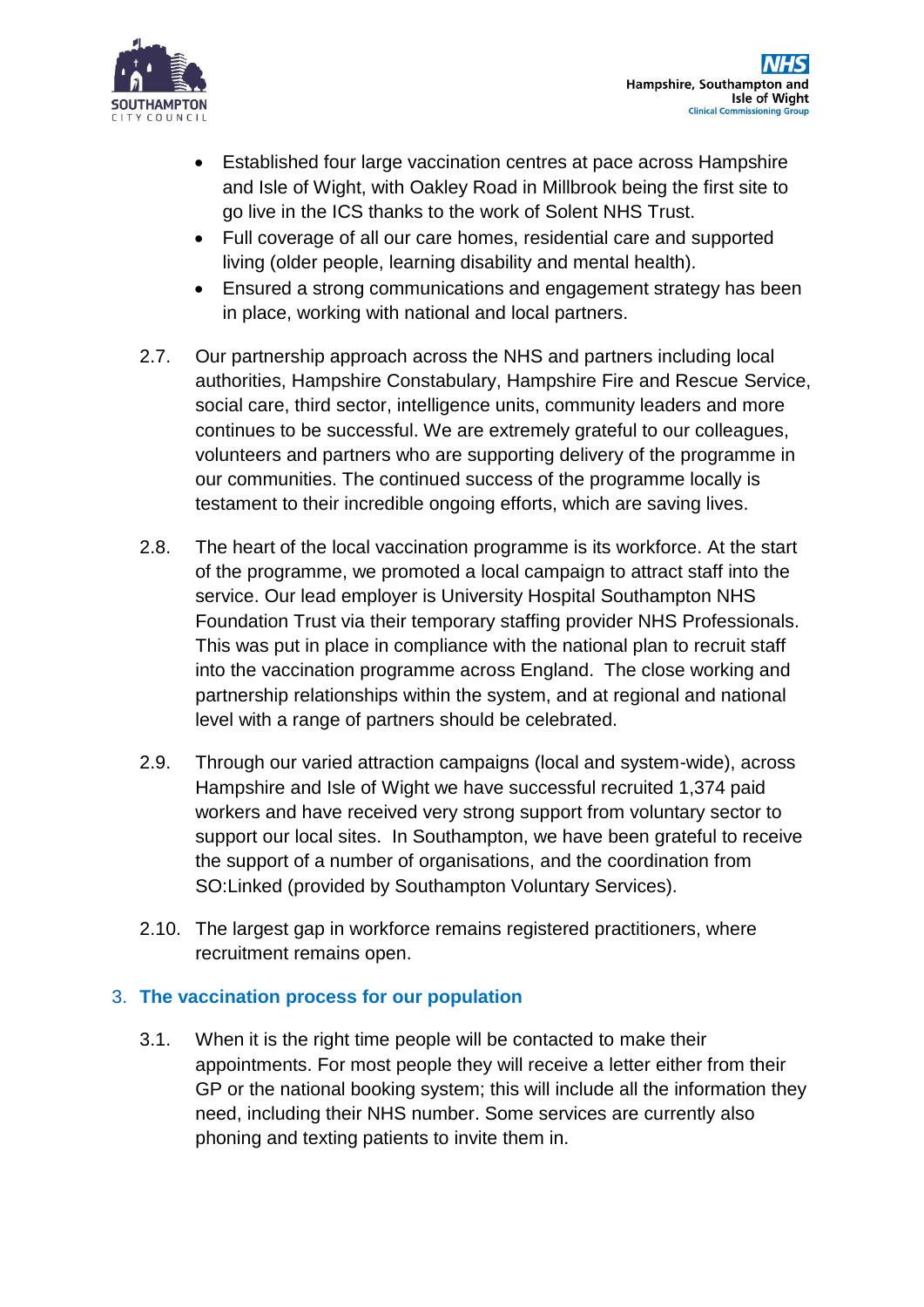

- 3.2. It is also possible to book a vaccination online at nhs.uk/covidvaccination, or by calling 119. You can also wait to be contacted by a local GP-led service, run by a PCN. You need to make an appointment in advance before going to a vaccination service.
- 3.3. People with history of a severe allergy to the ingredients of the vaccines should not be vaccinated. Clinicians will discuss this with people before vaccinating them.
- 3.4. The Pfizer/BioNTech and Oxford/AstraZeneca vaccines are available in Southampton. These vaccines have been shown to be safe and offer high levels of protection, and have been given regulatory approval by the Medicines and Healthcare products Regulatory Agency (MHRA).
- 3.5. You cannot usually choose which vaccine you have. You will only be offered a specific vaccine if you're either:
	- pregnant
	- aged under 40 and do not have a health condition that increases your risk of getting seriously ill from COVID-19 If this applies to you, you'll only be shown appointments for the Pfizer/BioNTech or Moderna vaccine when you book your COVID-19 vaccination appointments online. If you book through your GP surgery, we advise you to inform them of the above information relevant to them.
- 3.6. Following guidance from the Government and the JCVI, we continue to bring forward appointments for a second dose of the COVID-19 vaccine from 12 to eight weeks for anyone in the first nine priority groups who is yet to receive their second vaccination. This means people at greater risk of getting seriously ill due to COVID-19 can get maximum protection sooner. People should continue to attend their second dose appointments and nobody needs to contact the NHS. We are contacting those who should bring their appointment forward.
- 3.7. All those living in England can now get their COVID-19 vaccination status in digital or paper format. Those who have had two doses of an approved vaccine can show this as proof of their vaccination status when travelling abroad to some countries or territories. It is important to note that people are asked not to contact their GP surgery about their COVID-19 vaccination status. GPs cannot provide letters showing a person's COVID-19 vaccination status. It is possible to access your COVID-19 vaccination status through the free NHS App or by calling 119 and requesting a letter. This must be at least five working days after people have completed their course of the vaccine (two doses). It is expected that the letter will take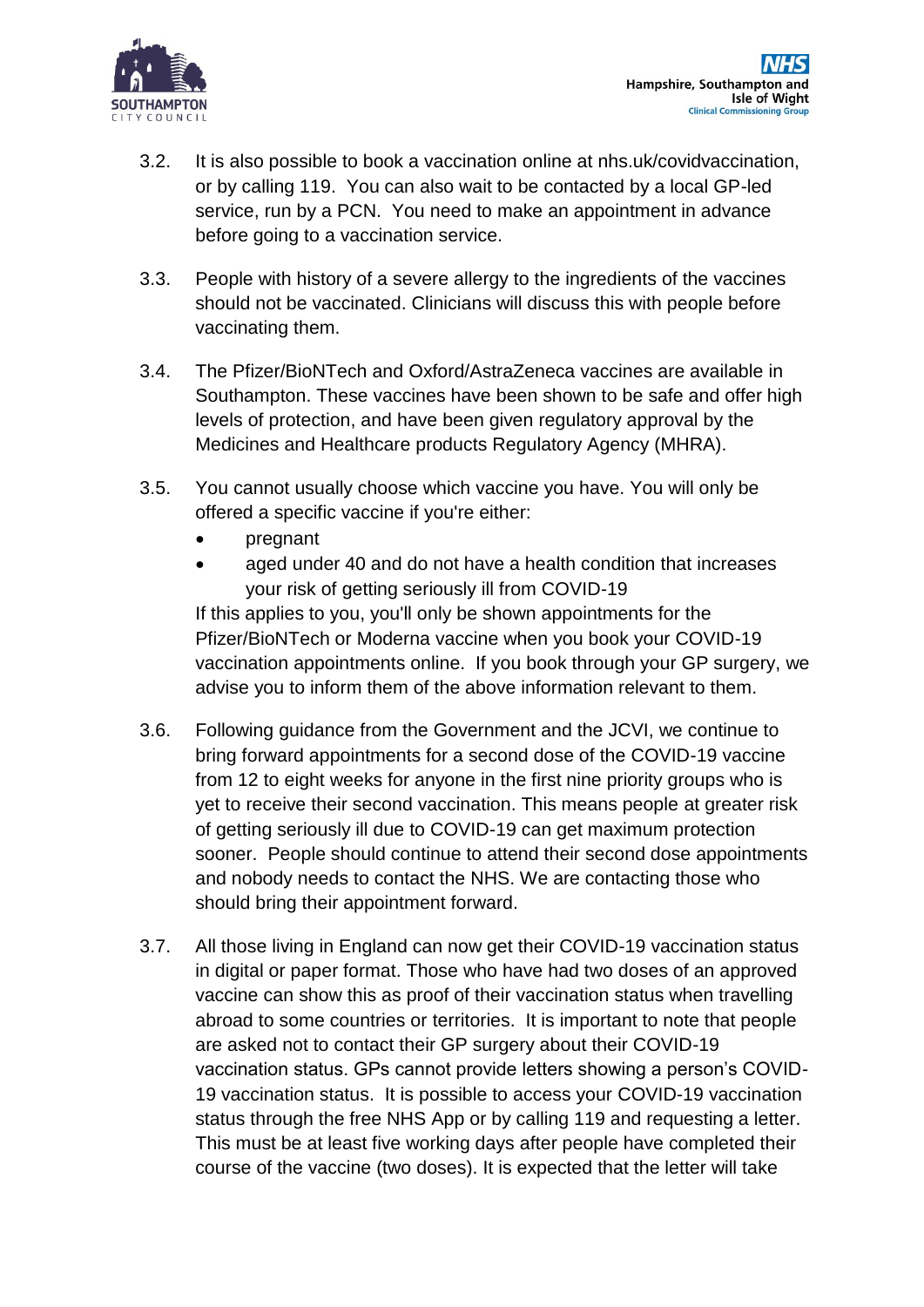

five working days to be delivered. It will be sent automatically to the address people have registered with their GP. The 119 call handler will not be able to see addresses to check the details and anyone who has recently moved house should ensure they have given their new address to their GP practice before calling 119.

## 4. **Vaccination uptake in Southampton**

4.1. Vaccine uptake in Southampton is currently slightly lower than the average for Hampshire and Isle of Wight.

| Age group          | <b>First dose</b> | <b>Second dose</b> |
|--------------------|-------------------|--------------------|
| Under 30           | 31%               | 16%                |
|                    |                   |                    |
| 30-39              | 54%               | 23%                |
| 40-49              | 71%               | 37%                |
| 50-69              | 86%               | 80%                |
| $70+$              | 95%               | 93%                |
| Clinically         | 91%               | 86%                |
| extremely          |                   |                    |
| vulnerable         |                   |                    |
| COVID-19           | 83%               | 73%                |
| clinically at risk |                   |                    |
| NHS and social     | 92%               | 88%                |
| care worker        |                   |                    |

4.2. As of 21 June 2021, the vaccination data for Southampton shows:

- 4.3. For cohorts 1-9, the uptake across Hampshire and Isle of Wight for JCVI cohorts 1-9 is 92% and for Southampton this figure is 88%.
- 4.4. We continue to analyse the reasons for uptake in the city, using feedback from our communities and using a wealth of available data. As the vaccination programme progresses at pace we continue to work in partnership to understand and tackle inequalities, addressing individual concerns and circumstances. Work is ongoing to identify communities and areas we need to focus on to increase uptake, taking into account demographics such as age, ethnicity and deprivation.
- 4.5. We recognise there is greater hesitancy among certain groups. Southampton has greater ethnic diversity, deprivation and mobility of the population (e.g. levels of students, migrant workforce). Census and GP data shows that Southampton has the most ethnically diverse population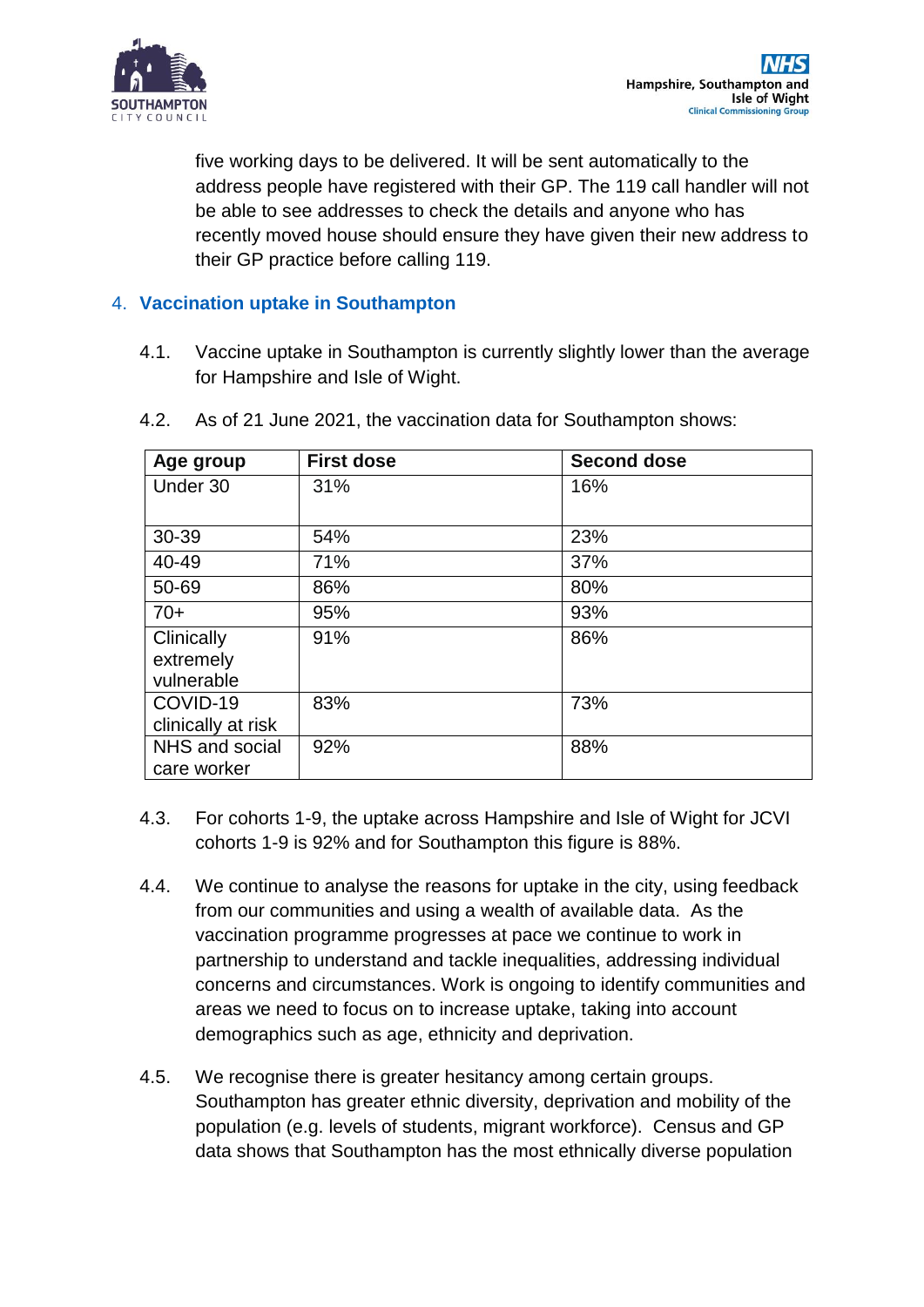

compared to other areas in Hampshire and Isle of Wight as well as significant numbers of people who live in more deprived neighbourhoods.

- 4.6. Around 12% of Southampton's population live in neighbourhoods within the 10% most deprived nationally.
- 4.7. The age profile of Southampton is younger than surrounding areas. The below population pyramid illustrates how our population differs from the national average using GP registration data for January 2019:



Population pyramid for Southampton CCG (NHS Digital Registered Population) as at January

### 5. **Increasing uptake of the COVID-19 vaccination in Southampton**

5.1. A wider Five Year Health and Care Strategy for Southampton (2020-2025) is in place to tackle existing health inequalities and access to services in the city, we have been specifically taking these issues into account when implementing our vaccination programme. A strategic group for improving uptake, led by Public Health, is in place and this links into an ICS Vaccine Equalities Group led by Roshan Patel from NHS Hampshire, Southampton and Isle of Wight CCG.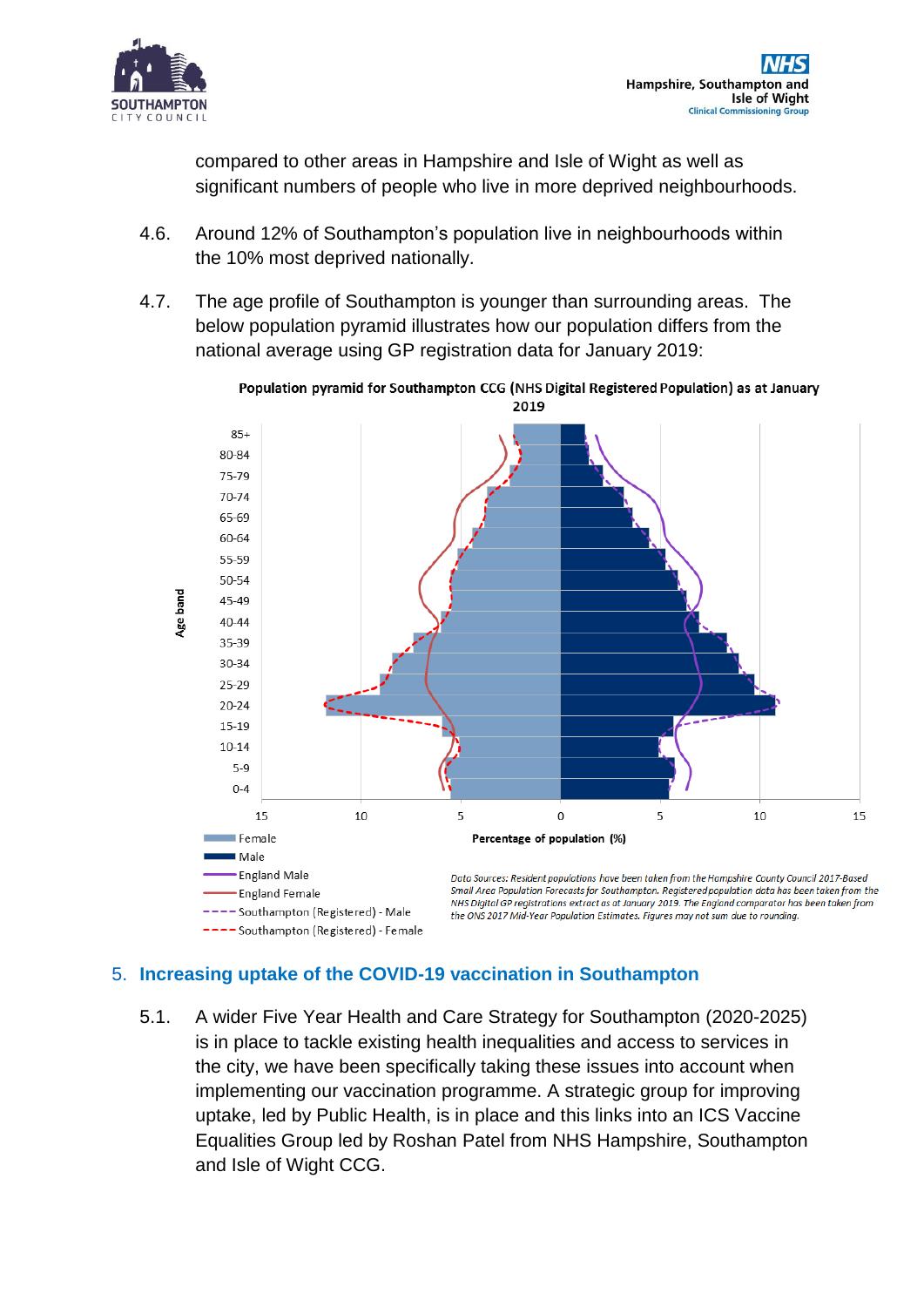

5.2. A significant amount of outreach work has been done to reduce barriers for people who may be less likely to take up the offer of a vaccine. We have seen fantastic work in these areas, from pop-up clinics to work with community leaders and support for some of the most vulnerable people in our communities.

## 5.3. **Working with community leaders**

Solent NHS Trust has worked with local community leaders and invited them to volunteer at their large vaccination centres. This includes Imam Muhammad Ali from the Medina Mosque who volunteered at the Oakley Road centre in Southampton. He has also been filmed encouraging others to take up their invitation to receive the vaccine.

# 5.4. **Hosting pop-up clinics**

Our success to date includes a number of pop-up clinics in community locations, working with local Primary Care Networks (PCNs) and Solent NHS Trust. Hundreds of people have been vaccinated at clinics in places of worship, not only for the benefit of congregations but also the wider community. Pop-up clinics have been held in the city since March 2021, at a number of locations including Medina Mosque, Taqwar Mosque, Vedic Temple, the Gurwara Singh Sabha and the Mercy Revival Church.

5.5. We are now exploring how community venues could be used. We are continuing to evaluate these clinics and to date, our findings show positive feedback from those attending the clinics, increased accessibility to certain groups which suffer the health inequalities in society, improving relationships with the NHS, and wider benefits to community cohesion.

# 5.6. **Reaching out to communities**

PCNs have been directly contacting people in priority cohorts who had not yet responded to an invitation. By discussing any concerns one-to-one, it has been possible to subsequently book an appointment straightaway. Many PCNs have done this by phone, but also in innovative ways. For example, Southampton Central PCN has trialled door knocking exercises in St Mary's, Southampton, focusing on those in priority cohorts who have not yet had their vaccine.

5.7. Outreach work to our communities is underway, targeting groups with lower uptake. This includes a successful webinar with community leaders in the city centre, working closely with places of worship and community radio stations. Solent NHS Trust undertook a period of engagement addressing COVID-19 vaccination hesitancy within black British, African and Caribbean communities. The project evaluation for this piece of work